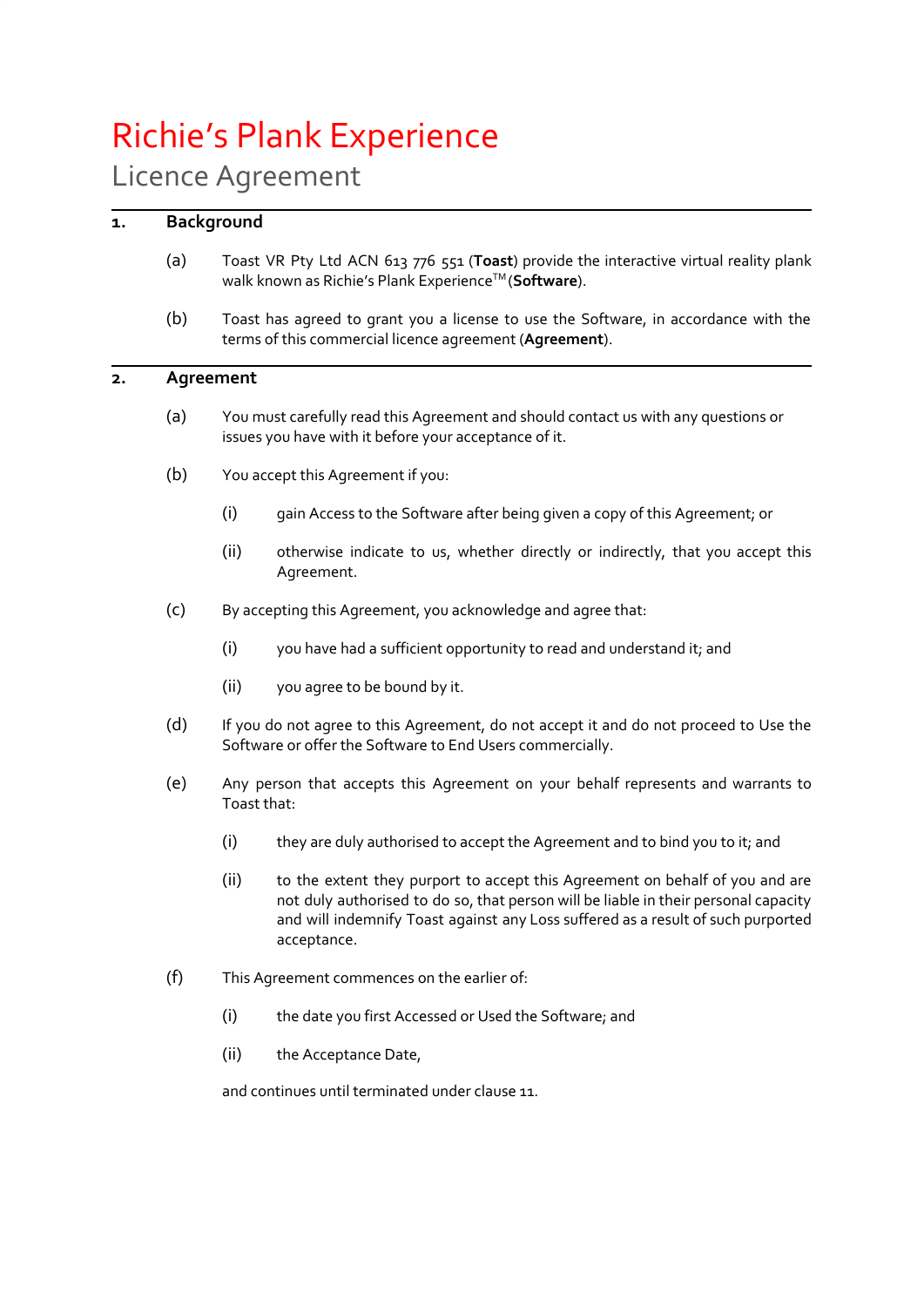# **3. Access and use**

#### **1.1. Access**

- (a) Subject to the stipulations of this Agreement, on and from the Acceptance Date:
	- (i) Toast grants you a non-exclusive, non-transferrable, revocable licence to Use, and to allow End Users to Use the Software in accordance with this Agreement (**Licence**); and
	- (ii) either:
		- (A) the Distributor will, subject to the Distribution Agreement, provide you with Access to the Software; or
		- (B) Toast will, provide you with Access to the Software.
- (b) Toast reserves the right to terminate the Licence and to stop allowing Access by itself or by the Distributor where Toast considers it necessary:
	- (i) to protect its rights under this Agreement;
	- (ii) to protect the Software or Toast's commercial advantage; or
	- (iii) to prevent the infringement of any third-party rights or any Laws.

#### **1.2. General usage conditions**

- (a) In Accessing and allowing End Users to Use the Software, you must:
	- (i) procure that all the End Users comply with the terms of this Agreement;
	- (ii) only allow the Software to be Used in the manner and for the purposes it was expressly intended, as set out in this Agreement and the User Documentation;
	- (iii) co-operate with Toast in the remediation of unauthorised Use or ill Use of the Software and promptly report to Toast all such matters of which you become aware;
	- (iv) comply with all reasonable and lawful directions that Toast may give from time to time with respect to your Use and the End User's Use of the Software; and
	- (v) make payment of all Fees and other amounts rightfully due and owing to:
		- (A) Toast under this Agreement; and
		- (B) to the Distributor under the Distribution Agreement.
- (b) You acknowledge and agree that you are responsible for any breach of this Agreement by the End Users.
- (c) In Accessing and allowing End Users to Use the Software, you must not: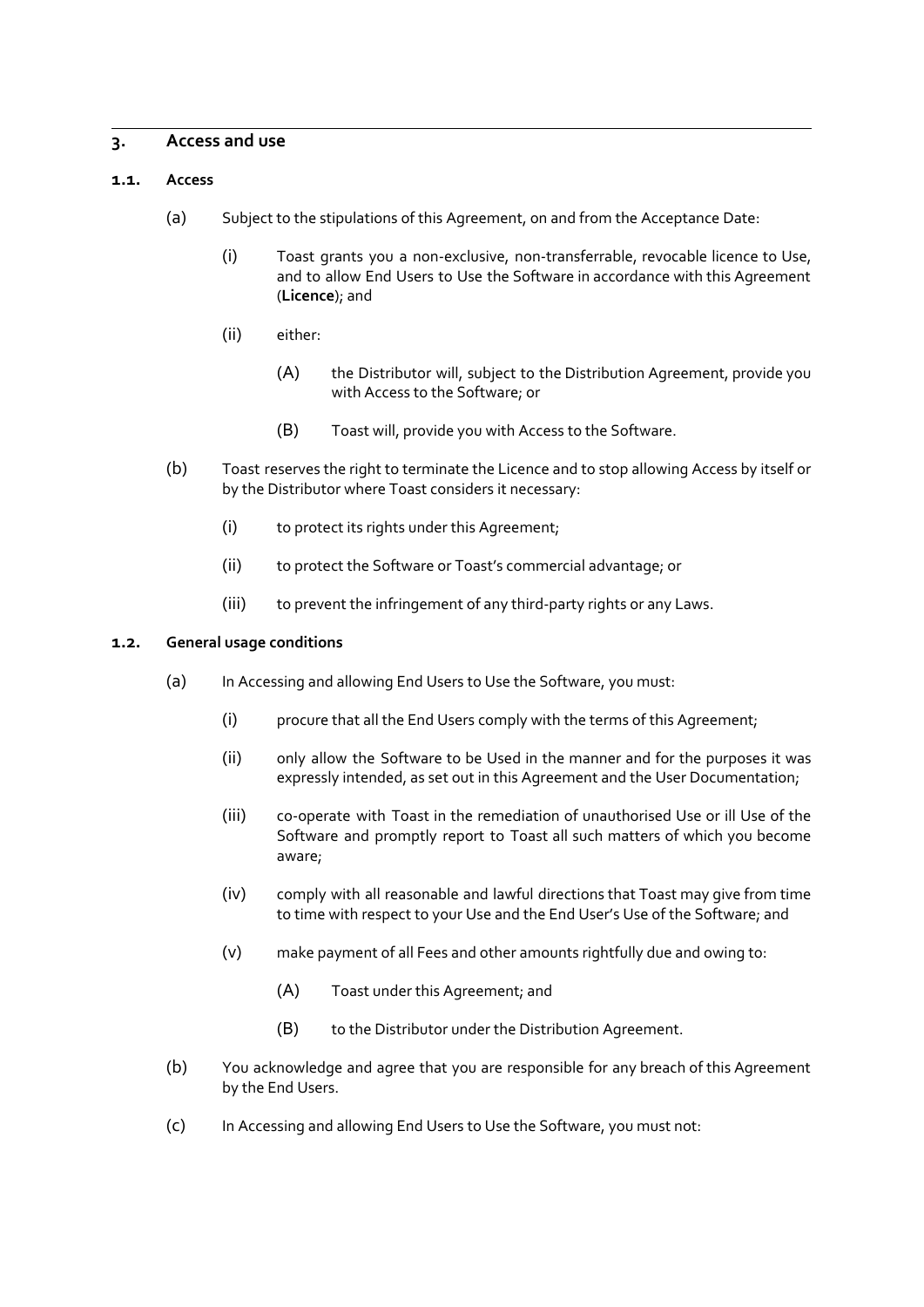- (i) enable or engage any third party to work on the Software without first obtaining Toast's written consent, which Toast may withhold in its sole discretion;
- (ii) interfere or disrupt the operation of the Software, nor attempt to;
- (iii) grant access to the Software to anyone other than yourself and the End Users, unless Toast has provided express written consent; and
- (iv) subject to any right under sections 47B(3), 47C, 47D, 47E or 47F of the *Copyright Act 1968* (Cth), either directly or indirectly, modify, attempt to decompile, cross compile, disassemble, reverse engineer, or use any other means to discover the source code, object code or underlying structure, ideas, know-how or algorithms relevant to the Software.

# **4. Updates**

- (a) From time to time Toast may (but is not obligated to) update the Software.
- (b) Any variations to the Software will form a part of the Licence after the varied Software is Accessible by you and the provision of the varied Software by Toast or the Distributor to you will be governed in accordance with the terms of this Agreement and the Distribution Agreement (if any).

# **5. Support**

We will use our best endeavours to provide software support to you within 3 Business Days of a written request being made to our Website. Support provided by us under this Agreement does not encompass providing you with assistance in relation to your Systems or connectivity.

# **6. Your responsibilities**

#### **1.3. Systems**

You acknowledge and agree that you are responsible for obtaining and maintaining all Systems required to use the Software.

#### **1.4. Your warranties**

You represent and warrant that:

- (a) you have the capacity and authority to enter into and to perform your obligations under this Agreement;
- (b) the terms of this Agreement have been accepted by you or an authorised representative of yours and accordingly the terms of this Agreement legally bind you;
- (c) you have read and understood the User Documentation; and
- (d) you will comply with all directions and guidance provided in the User Documentation.

#### **1.5. Your acknowledgements**

You acknowledge and agree that: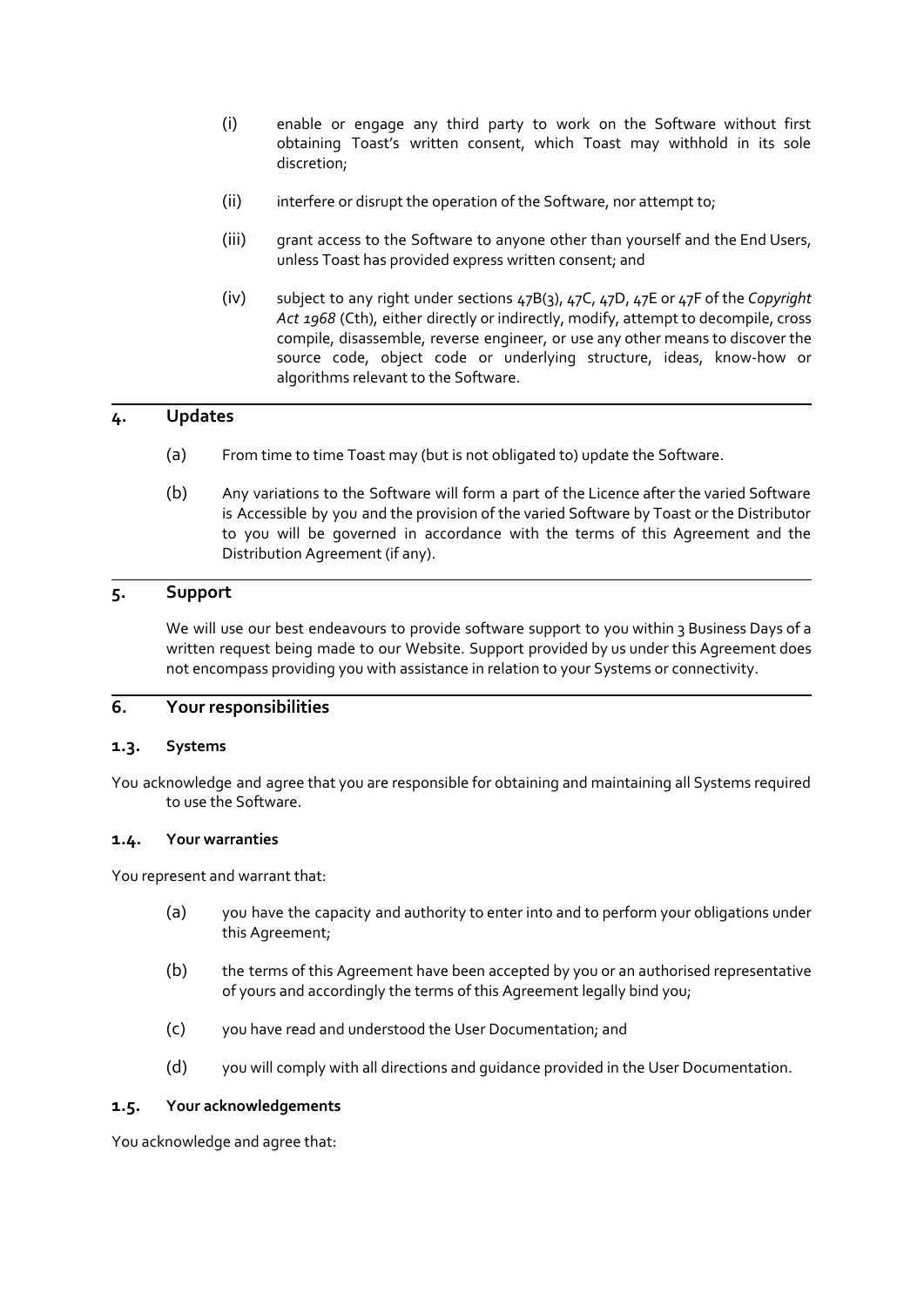- (a) computer and telecommunications services are not fault free and occasional periods of downtime may occur; and
- (b) Toast has not made any representations or warranties that the Software will at all times be error free or free from Harmful Code.

# **7. Toast's Responsibilities**

Toast will:

- (a) ensure that the Software and each update to the Software is carefully screened in accordance with industry best practice for Harmful Code before it is Accessible by you,
- (b) provide User Documentation that contains sufficient information to enable you and the End Users to make full and effective use of the Software;
- (c) ensure that the Software will be provided:
	- (i) in accordance with the provisions of this Agreement;
	- (ii) in accordance with all applicable Laws;
	- (iii) in accordance with the User Documentation; and
	- (iv) substantially in accordance with Toast's marketing material.

# **8. Intellectual Property Rights**

#### **1.6. Copyright**

- (a) The content and material contained within or forming a part of the Software, User Documentation and our marketing material (including coding, imagery, wording, design, graphics, logos and music) are owned by Toast or are granted to Toast under license and are protected by copyright laws.
- (b) Nothing in this Agreement affects a party's Moral Rights in the Software, User Documentation or marketing material.

#### **1.7. Trade marks**

Richie's Plank Experience™ and the Richie's Plank Experience logo are our trade marks, as are all other related signs distinguishing our goods and/or services from others that are used by us in the Software, User Documentation and marketing material. You acknowledge and agree that you are not granted any right or license to our trade marks.

#### **1.8. Improvements**

- (a) You acknowledge and agree that all intellectual property rights in the variations, additions and alterations to the Software (**Improvements**) are owned by us, even where suggested or created by you (or under your direction).
- (b) You must procure that the original Intellectual Property Right owner, if not us, executes our reasonable assignment documentation for the purposes of transferring title in and to any Intellectual Property Rights they own in the Improvements.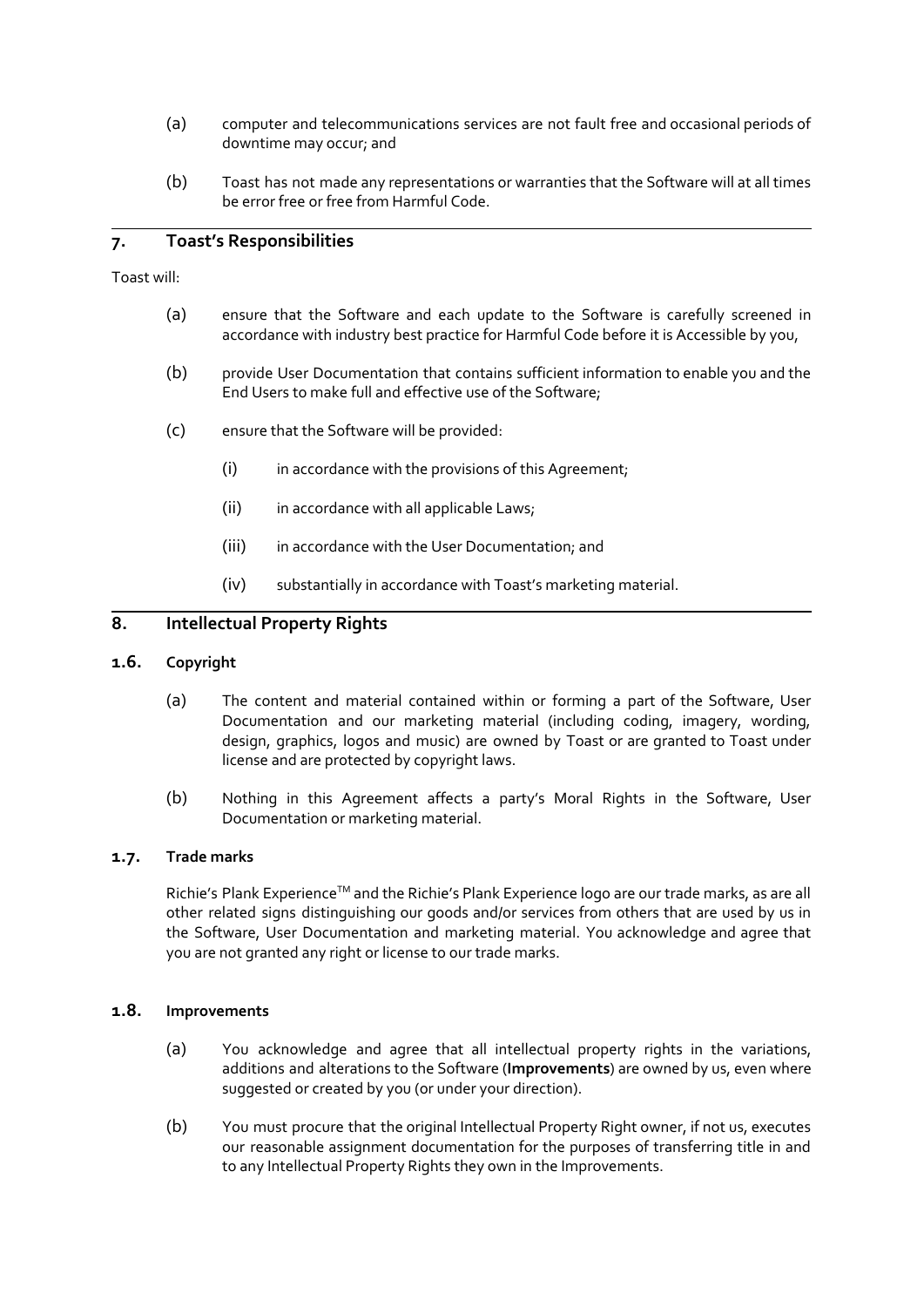# **9. Fees, Charges and Payments**

#### **1.9. Fees**

- (a) In consideration of Toast:
	- (i) granting you a licence for you and the End Users to Use the Software; and
	- (ii) providing Access to the Software by itself or via the Distributor,

you must either pay Toast or the Distributor (as the case may be) the Fee.

- (b) Where Toast receives a payment from you, it will issue a Tax Invoice to you.
- (c) You acknowledge and agree that Toast may reasonably increase the Fees from time to time. Where Toast is increasing the Fees, either it or the Distributor will provide you with Notice of the increase.

#### **1.10. GST**

Unless otherwise expressly stated, all amounts under this Agreement are exclusive of all taxes, duties and customs. If any taxes, duties or customs are imposed on any supply made under or in accordance with this engagement and such taxes, duties or customs have not been accounted for in determining the consideration payable for the supply, then Toast may recover from you an amount on account of those taxes, duties or customs.

#### **10. Variations**

- (a) We reserve the right to modify, permanently or temporarily disable or discontinue any part of the Software and to alter, amend or withdraw any part of this Agreement or any information or material appearing within the Software or User Documentation at any time, without liability upon providing Notice to you that we in our sole discretion deem as reasonable.
- (b) Each version of this Agreement is published and available on the Website. Where changes made to the terms of this Agreement impact your rights or obligations, you will be provided with Notice that we in our sole discretion deem to be reasonable before the changes take effect.
- (c) Please be aware that, your continued use of the Software following any change under this clause 10 will constitute your automatic acceptance of the change.

# **11. Termination**

#### **1.11. Termination by notice**

Either party may terminate this Agreement immediately by providing Notice to the other.

#### **1.12. Effect of termination**

Upon termination or expiry of this Agreement:

(a) you must pay all outstanding Fees and any other payments due to Toast under this Agreement or the Distributor under the Distribution Agreement; and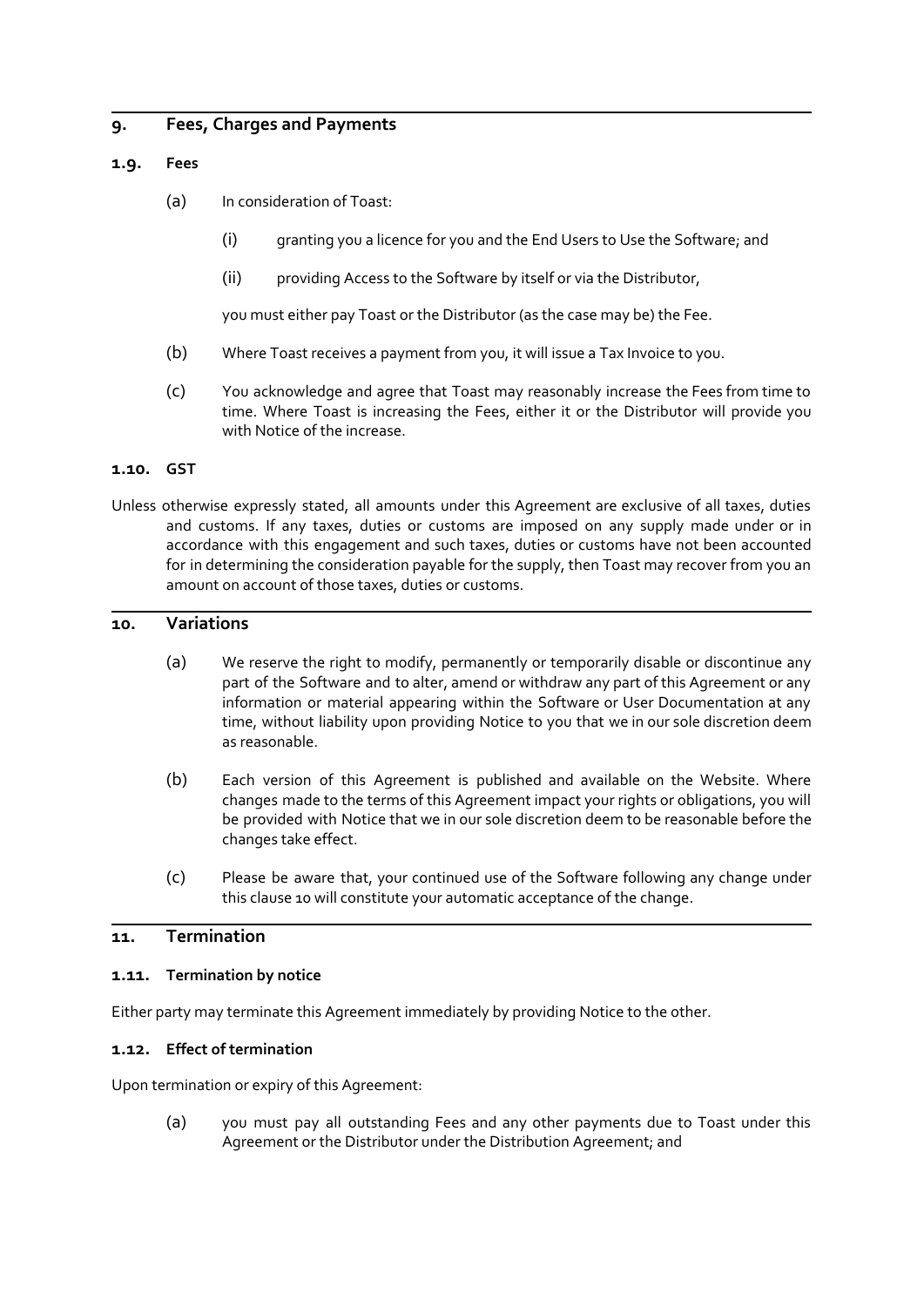(b) any accrued rights or liabilities of either party or any provision of the Agreement which is expressly or by implication intended to come into or continue in force on or after such termination will not be affected.

# **12. Indemnity**

#### **1.13. Your indemnity**

- (a) You agree to indemnify Toast and keep Toast indemnified against any Loss that may be incurred by Toast arising from or in connection with:
	- (i) any breach or default by you of this Agreement (including any breach of warranty);
	- (ii) a negligent act or omission by you or by a party you are responsible for (including all End Users);
	- (iii) your failure or an End User's failure to comply with any Law or the direction of any Government Authority;
	- (iv) your failure to comply with your contractual obligations to any third party insofar as such obligations arise or relate to the Use by you or the End Users of the Software; or
	- (v) any Claim made against Toast by any third party as a result of an act or omission by you.
- (b) The indemnity provided to Toast by you in accordance with clause 12.1 will be reduced proportionately to the extent that any Loss incurred by Toast is contributed to by the negligent acts or omissions of Toast.

#### **1.14. Toast indemnity**

- (a) Subject to clause 12.2(b), Toast will indemnify you with respect to any Loss suffered as a result of any Claim made against you by a third party alleging that the Software infringes the Intellectual Property Rights of that third party.
- (b) Toast will not be liable to you under sub clause 12.2(a) if:
	- (i) you do not provide Notice to Toast of the other person's Claim within 10 Business Days after becoming aware of it;
	- (ii) Toast's ability to defend the claim has been prejudiced by your non-compliance with any of your obligations under this Agreement;
	- (iii) you do not give Toast reasonable assistance in the circumstances in defending the Claim; and
	- (iv) you have attempted or offered to settle any Claim with a third party; or
	- (v) you do not permit Toast to have control of the defence of the Claim and all related settlement negotiations.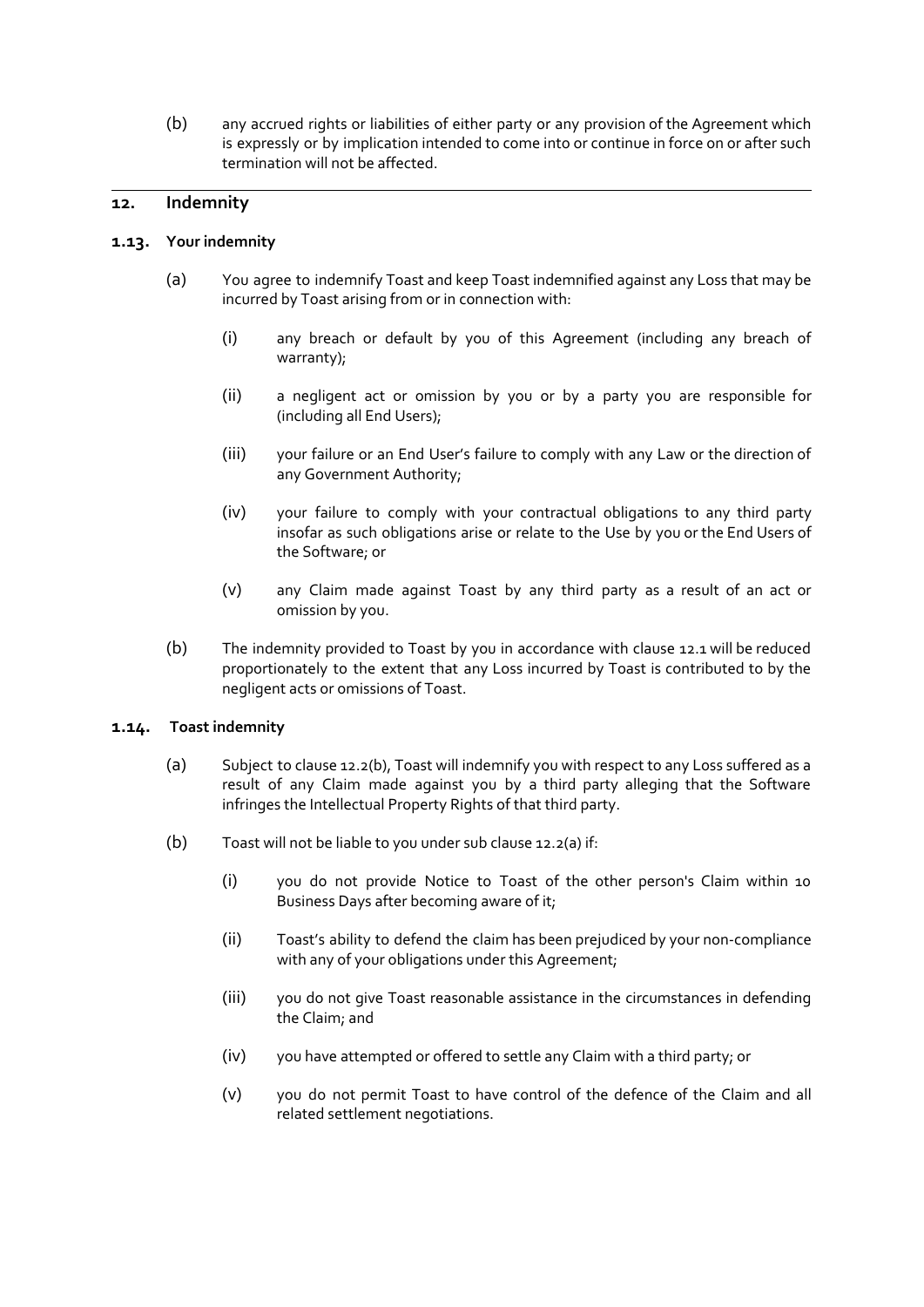# **13. Liability**

### **1.15. Exclusion of Consequential Loss**

To the maximum extent permitted by Law, Toast will not be liable for any Consequential Loss arising in connection with this Agreement, the provision of the services or the Use of the Software, even if Toast was appraised of the likelihood of such loss or damage occurring.

### **1.16. Limit of liability**

- (a) Except as expressly provided by this Agreement, the Software is provided on an "as is" basis without any representation, warranty or guarantee as to quality, condition or fitness for purpose and Toast does not warrant that the Software will be free of Harmful Code, defect, uninterrupted, accurate, complete, current, stable, bug free, error free or available at any time in respect of its operation.
- (b) Except in relation to liability for an infringement of confidentiality or Intellectual Property Rights, Toast's liability in damages in respect of any act or omission of Toast's in connection with Toast's obligations under this Agreement will not exceed the net payment received by Toast from you in the immediately preceding 6 months from when the cause of action arose.
- (c) Toast's liability for any Loss caused by its negligence will be reduced proportionately to the extent that your acts or omissions have contributed to such Loss or damage.
- (d) Toast has no responsibility or liability whatsoever as a consequence of any Loss suffered by you as result of:
	- (i) any issues with the Systems, the Distributor or with a third-party provider of storage / hosting to you;
	- (ii) any third party software malfunctions; or
	- (iii) malfunctions in the Software caused as a result of interactions or integrations with third party software.

#### **1.17. Exclusion of other Terms**

- (a) Subject to clause 13.3(b), any condition, guarantee or warranty which would otherwise be implied in this Agreement is hereby excluded.
- (b) Liability for breach of a guarantee conferred by the Australian Consumer Law (other than those conferred by ss 51 to 53 of the Australian Consumer Law) is limited (at Toast's election) to Toast providing the Software again or the payment of the cost of having the Software supplied again.

# **14. Notices**

Any notices given under or in connection with this Agreement:

- (a) must be in legible writing and in English;
- (b) sent to the contact address specified in the Proposal, or as otherwise updated from time to time;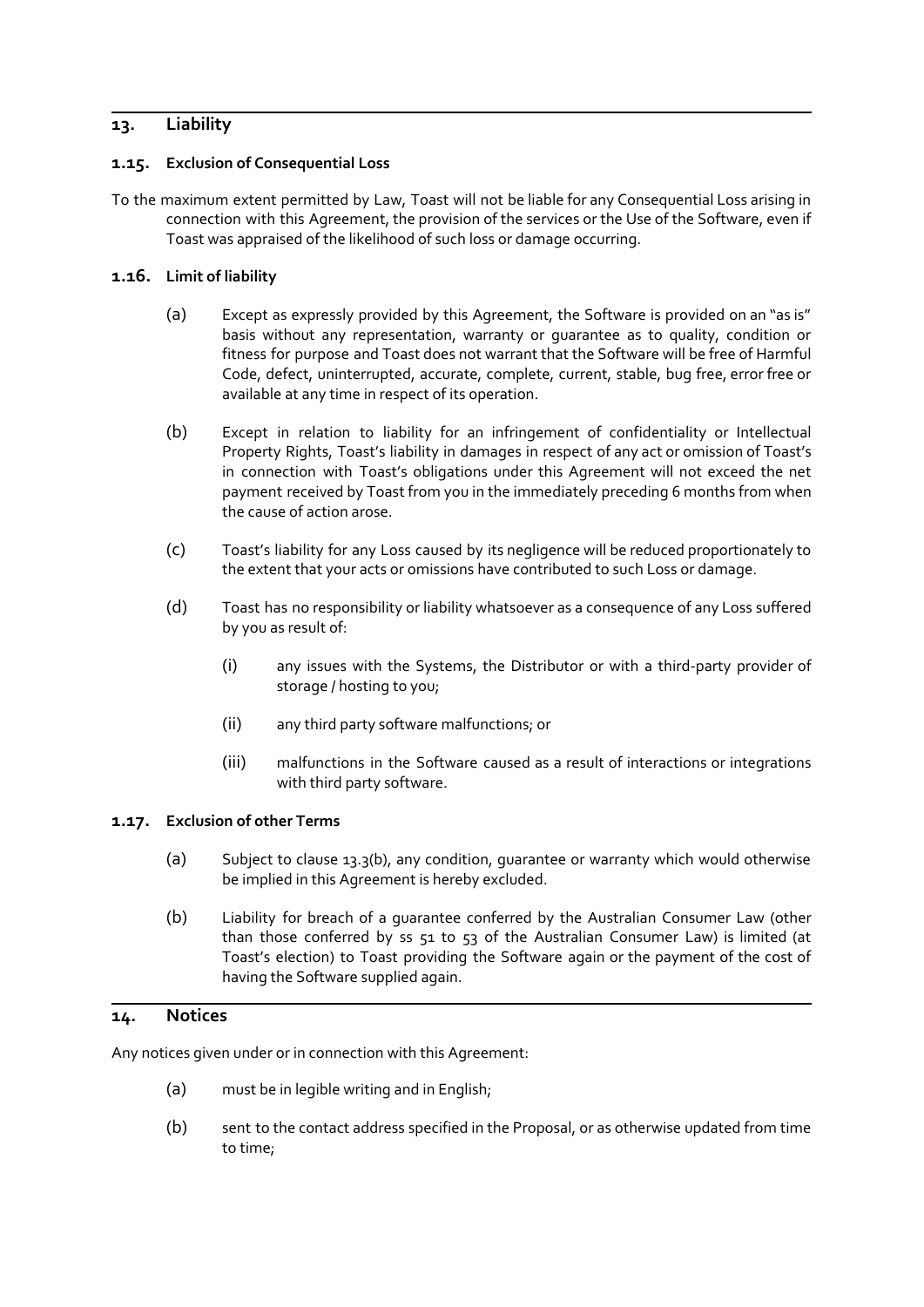- (c) must be:
	- (i) delivered to the party's address;
	- (ii) sent by email to that party's email address;
- (d) will be deemed to be received by the addressee:
	- (i) if delivered by hand, at the time of delivery;
	- (ii) if sent by post, on the third Business Day after the day on which it is posted, the first Business Day being the day of posting; or
	- (iii) if sent by email, at the time that would be the time of receipt under the *Electronic Transactions Act 1999* (Cth).

# **15. Disputes**

- (a) If a dispute arises out of or relates to this Agreement (**Dispute**) a party to the Agreement may not commence arbitration proceedings relating to the Dispute under clause 17 unless it has complied with this clause, except where the party seeks urgent interlocutory relief.
- (b) A party claiming that a Dispute has arisen must give a Notice (**Dispute Notice**) to the other party or parties to this Agreement specifying the nature of the Dispute. The parties must then negotiate in good faith to resolve the Dispute expeditiously using informal dispute resolution techniques such as mediation, expert evaluation or determination or similar techniques agreed to by them.
- (c) If the Parties do not resolve the Dispute within fourteen days of receipt of the Dispute Notice (or such further period as agreed in writing by them) any party to the Dispute may refer the Dispute to mediation by a mediator nominated by the President or the nominee of the President for the time being of the Queensland Law Society Incorporated.
- (d) Each party must bear its own costs in connection with resolving the Dispute and the Parties must bear equally the costs of any mediator engaged.
- (e) Any information or documents disclosed by a party under this clause must be kept confidential and may not be used except to attempt to resolve the dispute.

### **16. Arbitration**

- (a) Any dispute, controversy or claim that is unresolved under clause 16, that arises out of or in connection with this Agreement, including any question regarding its existence, validity or termination, will be referred to and finally resolved by arbitration in accordance with the UNCITRAL Arbitration Rules as at present in force, which are deemed to be incorporated by reference in this clause. The number of arbitrators will be one. The language to be used in the arbitral proceedings will be English.
- (b) If you are located in Australia or New Zealand, the arbitration will be administered by the Australian Centre for International Commercial Arbitration (**ACICA**). The appointing authority will be ACICA. The place of arbitration will be Brisbane, Australia.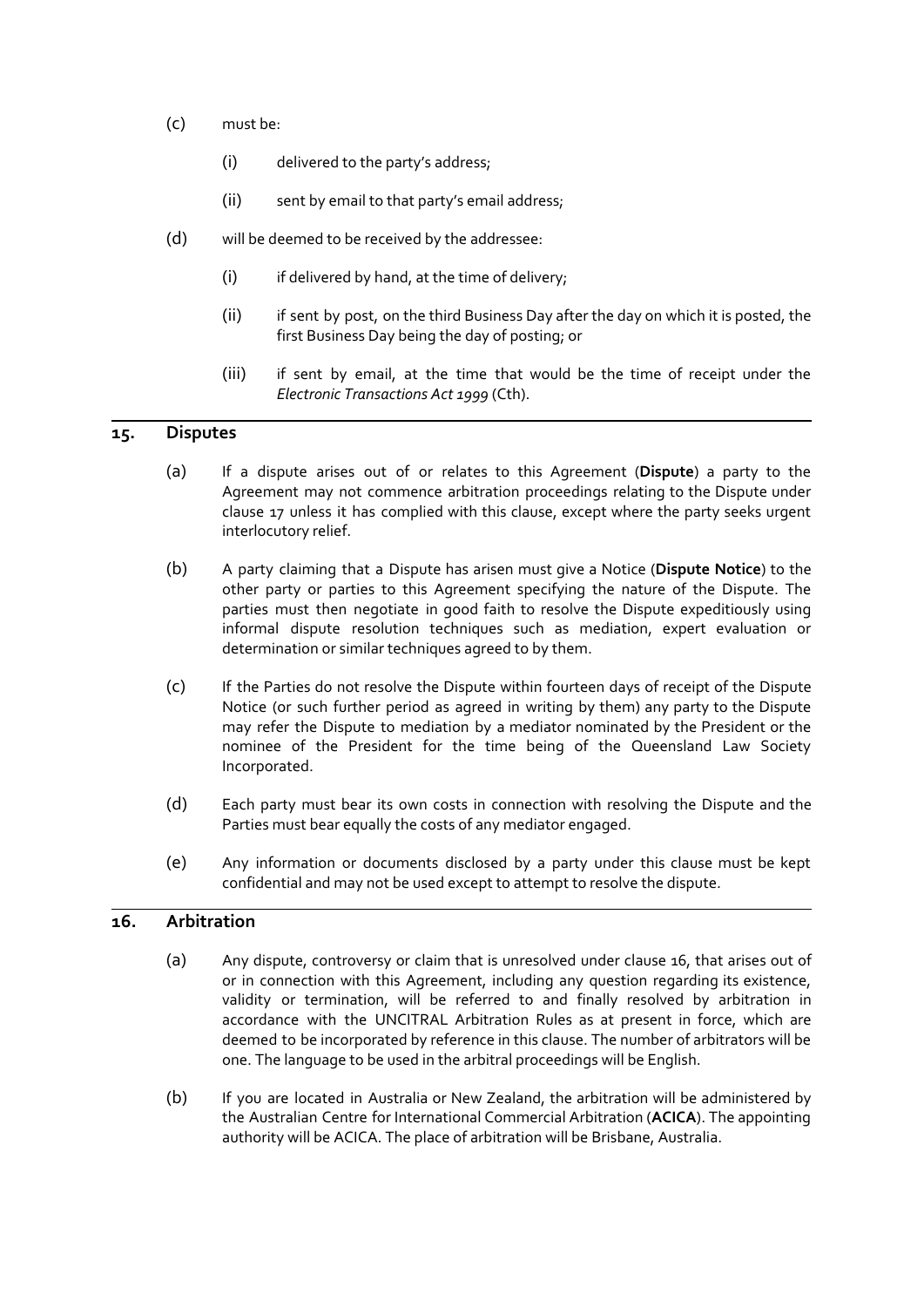(c) If you are not located in Australia or New Zealand, the arbitration will be administered by the Singapore International Arbitration Centre (**SIAC**). The appointing authority will be SIAC. The place of the arbitration will be Singapore.

### **17. General matters**

#### **1.18. Essential terms**

Clauses 4, 7, 9 and 10 are essential terms of this Agreement.

### **1.19. Force majeure**

Neither party will be liable for any delay or failure to perform its obligations pursuant to this Agreement if such delay is due to Force Majeure. If a delay or failure of a party to perform its obligations is caused or anticipated due to Force Majeure, the performance of that party's obligations will be suspended. If a delay or failure by a party to perform its obligations due to Force Majeure exceeds thirty (30) days, either party may immediately terminate this Agreement on providing Notice to the other party.

#### **1.20. Assignment**

- (a) Toast may, upon Notice in writing to you, assign, novate or otherwise transfer the benefit of all or any part of this Agreement to any other person or entity.
- (b) Neither any rights, benefits or liabilities relating to this Agreement may be assigned, novated or otherwise transferred by you without Toast's prior consent, which will not be unreasonably withheld.

#### **1.21. Attorneys**

Each person who executes this Agreement on behalf of a party under a power of attorney declares that he is not aware of any fact or circumstance that might affect his authority to do so under that power of attorney.

#### **1.22. Consents**

Unless this Agreement expressly states otherwise, a party may in its absolute discretion, give conditionally or unconditionally or withhold, any consent under this Agreement. To be effective any consent under this Agreement must be in writing.

#### **1.23. Entire Agreement**

This Agreement contains the entire agreement between the parties about its subject matter. Any previous understanding, agreement, representation or warranty relating to that subject matter is replaced by this Agreement and has no further effect. You warrant that it has not relied on any representation made by Toast which has not been stated expressly in this Agreement.

#### **1.24. Further acts**

Each party must promptly do all further acts and execute and deliver all further documents required by law or reasonably requested by another party to give effect to this Agreement.

#### **1.25. Jurisdiction**

This Agreement is governed by the law in force in the State of Queensland and each party submits to the non-exclusive jurisdiction of the courts of Queensland and the courts competent to determine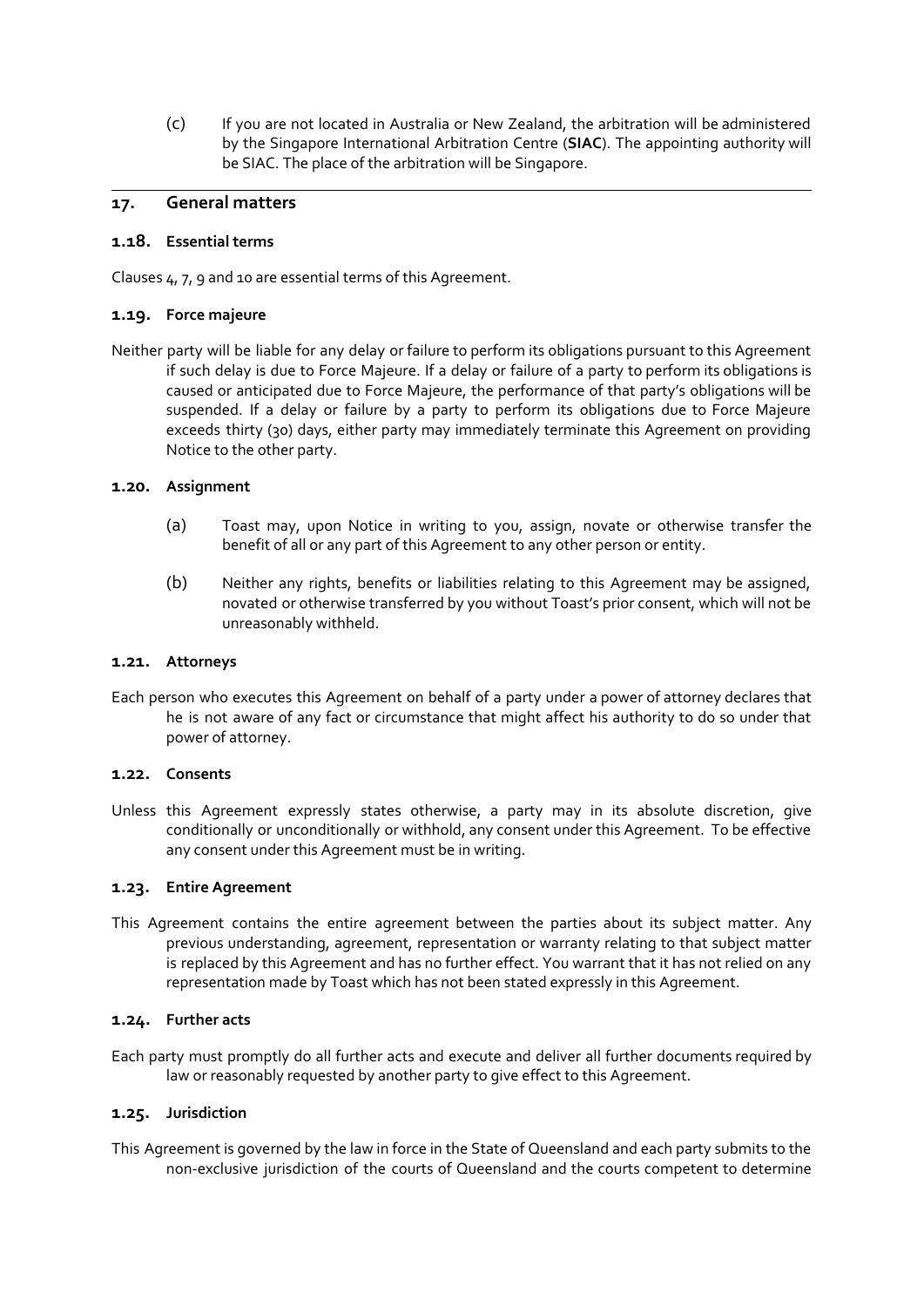appeals from those courts, in relation to any proceedings that may be brought at any time relating to this Agreement.

#### **1.26. No Merger**

No right or obligation of any party will merge on the termination or expiration of this Agreement.

#### **1.27. Severability**

Any provision of this Agreement that is illegal, void or unenforceable will be severed without prejudice to the balance of the provisions of this Agreement which shall remain in force.

#### **1.28. Waiver**

- (a) Failure to exercise or enforce or a delay in exercising or enforcing or the partial exercise or enforcement of any right, power or remedy provided by law or under this Agreement by any party will not in any way preclude, or operate as a waiver of, any exercise or enforcement, or further exercise or enforcement of that or any other right, power or remedy provided by law or under this Agreement.
- (b) Any waiver or consent given by any party under this Agreement will only be effective and binding on that party if it is given or confirmed in writing by that party and no waiver of a breach of any term of this Agreement will operate as a waiver of another breach of that term or of a breach of any other term of this Agreement.

# **18. Definitions and Interpretation**

#### **1.29. Definitions**

In this Agreement:

**Access** means to provide you with a fully functioning version of the Software available to Use on your Systems.

**Acceptance Date** means the date the agreement is accepted by you.

**Agreement** has the meaning given in clause 1.

**Australian Consumer Law** means Schedule 2 of the *Competition and Consumer Act 2010* (Cth).

**Business Day** means a day that is not a Saturday, Sunday or any other day that is a public holiday or bank holiday in the place where an act is to be performed or a payment is to be made.

**Claim** includes a demand, claim, action, dispute or proceeding made or brought by or against the person, however arising and whether present, unascertained, immediate, future or contingent.

**Consequential Loss** means indirect economic loss, loss of income or profit, loss or damages resulting from wasted management time, damage to goodwill or business reputation, loss of contract, loss of data, liability under other agreements or to third parties, loss of opportunity or any other special, indirect, remote or punitive loss or damage.

**Corporations Act** means the *Corporations Act 2001* (Cth).

**Dispute** has the meaning given in sub clause15(a).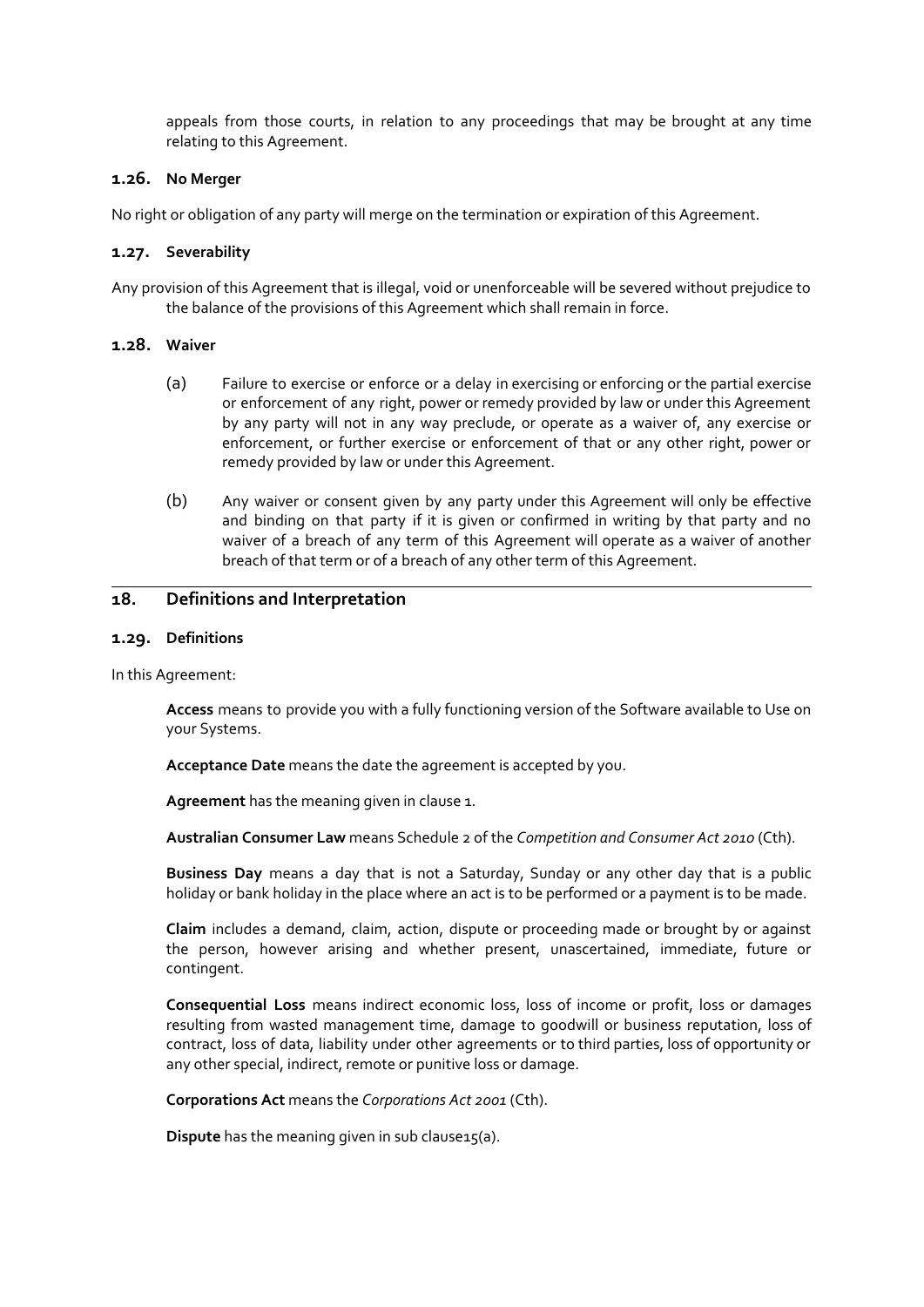**Dispute Notice** has the meaning given in sub clause 15(b).

**Distributor** means a third party authorised by us to provide you with Access to the Software.

**Distribution Agreement** means the arrangement you enter with the Distributor.

**End User** means a person that you have authorised to Use the Software on your Systems.

**Fees** mean the fees payable to Toast under this Agreement or to the Distributor under the Distribution Agreement which will be notified to you for the provision of Access to the Software which may be charged as Toast or the Distributor reasonably determine including on a per play, per minute or per month basis.

**Force Majeure** means any cause beyond the reasonable control of a party and which that party is unable to overcome by the exercise of reasonable diligence and at a reasonable cost, including an act of God, fire, earthquake, storm or flood, and the failure of third-party equipment, software, technology or other services necessary for the performance of a party's obligations under this Agreement.

**Government Authority** means any government or any governmental, semi-governmental, administrative, fiscal or judicial body, department, commission, authority, tribunal, agency or entity.

**GST** means a goods and services tax, or a similar value added tax, levied or imposed under the GST Law.

**GST Law** has the meaning given to it in the *A New Tax System (Goods and Development Services Tax) Act 1999* (Cth).

**Harmful Code** means computer program virus, drop dead device, trojan horse, time bomb, back door device or other code that is harmful, destructive or disabling or which assists in or enables unauthorised access to, or use or modification of any of your Systems.

**Insolvent** means if a person is insolvent or an insolvent under administration, or has a controller appointed (each as defined in the Corporations Act), are in receivership, in receivership and management, in liquidation, in provisional liquidation, under administration, wound up, subject to any arrangement, assignment or composition, protected from creditors under any statute, dissolved (other than to carry out a reconstruction whilst solvent) or otherwise unable to pay debts when they fall due.

**Intellectual Property Rights** means all intellectual property rights, including the following rights:

- (a) copyright, patents, rights in circuit layouts, trademarks, designs, trade secrets, know how, and any right to have confidential information kept confidential;
- (b) any application or right to apply for registration of any of the rights referred to in paragraph (a); and
- (c) all rights of a similar nature to any of the rights in paragraphs (a) and (b) which may subsist,

whether or not such rights are registered or capable of being registered.

**Law** includes any requirement of any statute, rule, regulation, proclamation, ordinance or by-law, present or future, and whether state, federal or otherwise.